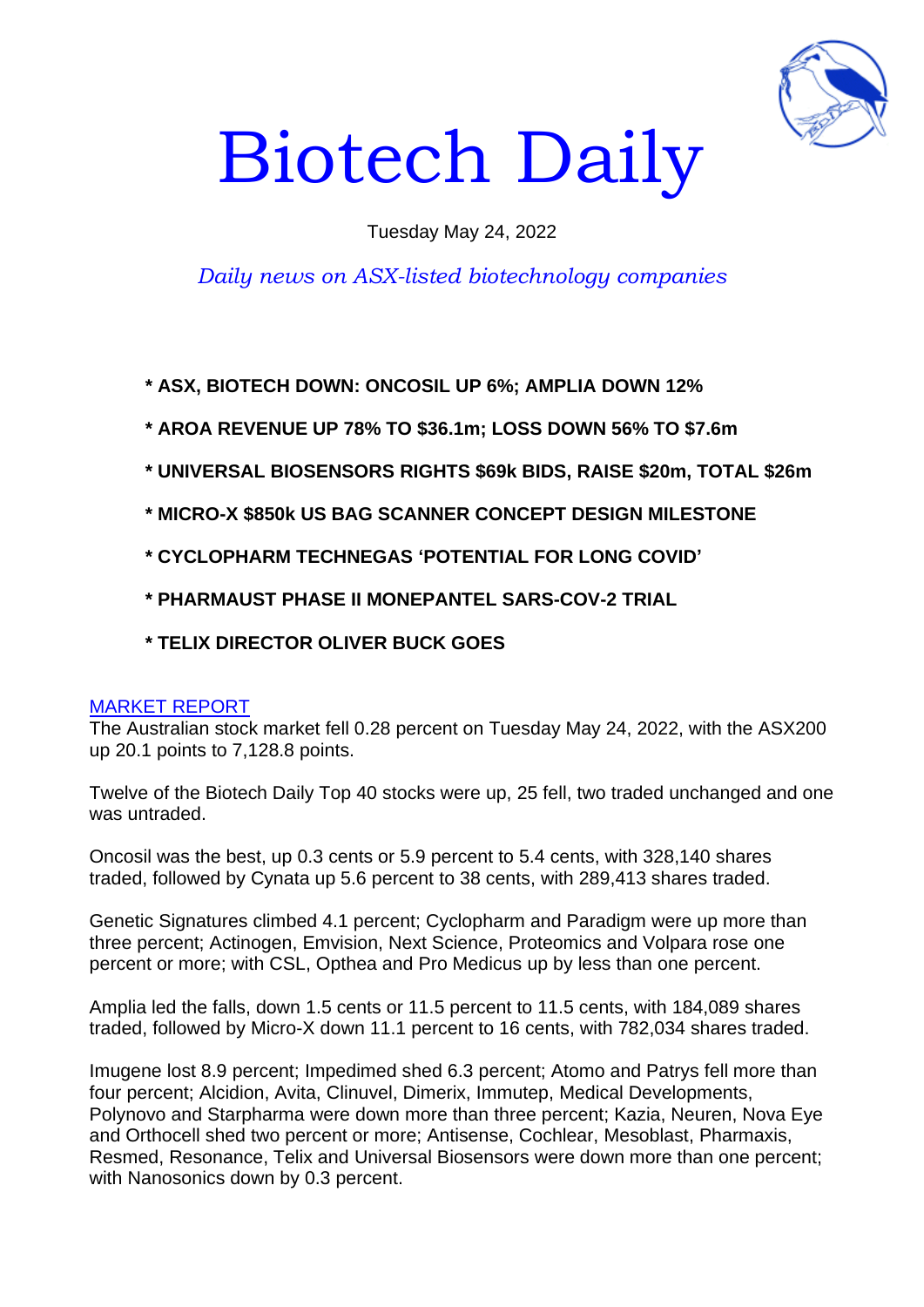#### AROA BIOSURGERY

Aroa says revenue for the year to March 31, 2022 was up 77.6 percent to \$NZ39,680,000 (\$A36,091,967), with net loss after tax down 56.3 percent to \$NZ8,386,000 (\$A7,627,975). Aroa said revenue came primarily from sales of its sheep-stomach-derived Myriad for soft tissue repair, Ovitex and Endoform 'bio-scaffold' products for hernia repair and abdominal wall reconstruction, and Symphony for wound closure.

The company said its diluted loss per share fell 61.7 percent from 6.39 NZ cents in the year to March 31, 2021 to 2.45 NZ cents in the year to March 31,2022.

Aroa said that its net tangible assets per security rose 109. Percent from 11 NZ cents in the year to March 31, 2021 to 23 NZ cents in the year to March 31, 2022.

The company said it had cash and cash equivalents of \$NZ6,165,000 at March 31, 2022 compared to \$NZ15,381,000 at March 31, 2021.

Aroa was up 3.5 cents or 4.35 percent to 84 cents.

#### UNIVERSAL BIOSENSORS

Universal Biosensors says it had applications for \$69,000 in its \$20 million rights offer at 77 cents a share, but with Viburnum underwriting would raise a total of \$26 million. Last week, the company said the Nedlands, Western Australia-based Viburnum Funds would fully underwrite its \$20 million, one-for-6.85, entitlement offer (BD: May 18, 2022). Today, the company said about 25.9 million new Chess depository instruments (CDIs) would be allotted to Viburnum Funds, raising about \$19.9 million.

In April, Universal Biosensors said it had raised \$6 million in a placement at 77 cents per CDI (BD: Apr 21, 2022).

Universal Biosensors fell half a cent or one percent to 49 cents.

#### MICRO-X

Micro-X says it has a \$US600,000 (\$A850,000) milestone payment from the US Department of Homeland Security for its passenger self-screen system concept design. Micro-X said the initial system concept briefing as part of its passenger self-screening checkpoint design had been accepted by the Department of Homeland Security (DHS), completing the first stage of the project and triggering the milestone payment. In March, the Micro-X said it unlocked \$US1.4 million from the DHS after it approved a prototype of its miniature computerized tomography baggage scanner (BD: Mar 18, 2022). Today, Micro-X said the concept would "improve both passenger experience and airport

throughput", including a small footprint, an open design, simple consolidated screening of passengers and bags, and the system would "accommodate passengers with additional needs, [such as] those traveling with children or requiring assistance".

Micro-X said the next phase of the project was worth about \$US700,000 and would model the concept using "a combination of simulations and mock-ups".

Micro-X chief executive officer Dr Brian Gonzales said that "formally presenting this new refined self-screening checkpoint concept to DHS is an exciting milestone for Micro-X and it represents the culmination of significant research and system design effort lead by Micro-X and conducted in Australia, the US, and Europe".

"We are excited to see the self-screening concept transforming from a blue-sky vision into a realistic and feasible system," Dr Gonzales said.

Micro-X fell two cents or 11.1 percent to 16 cents.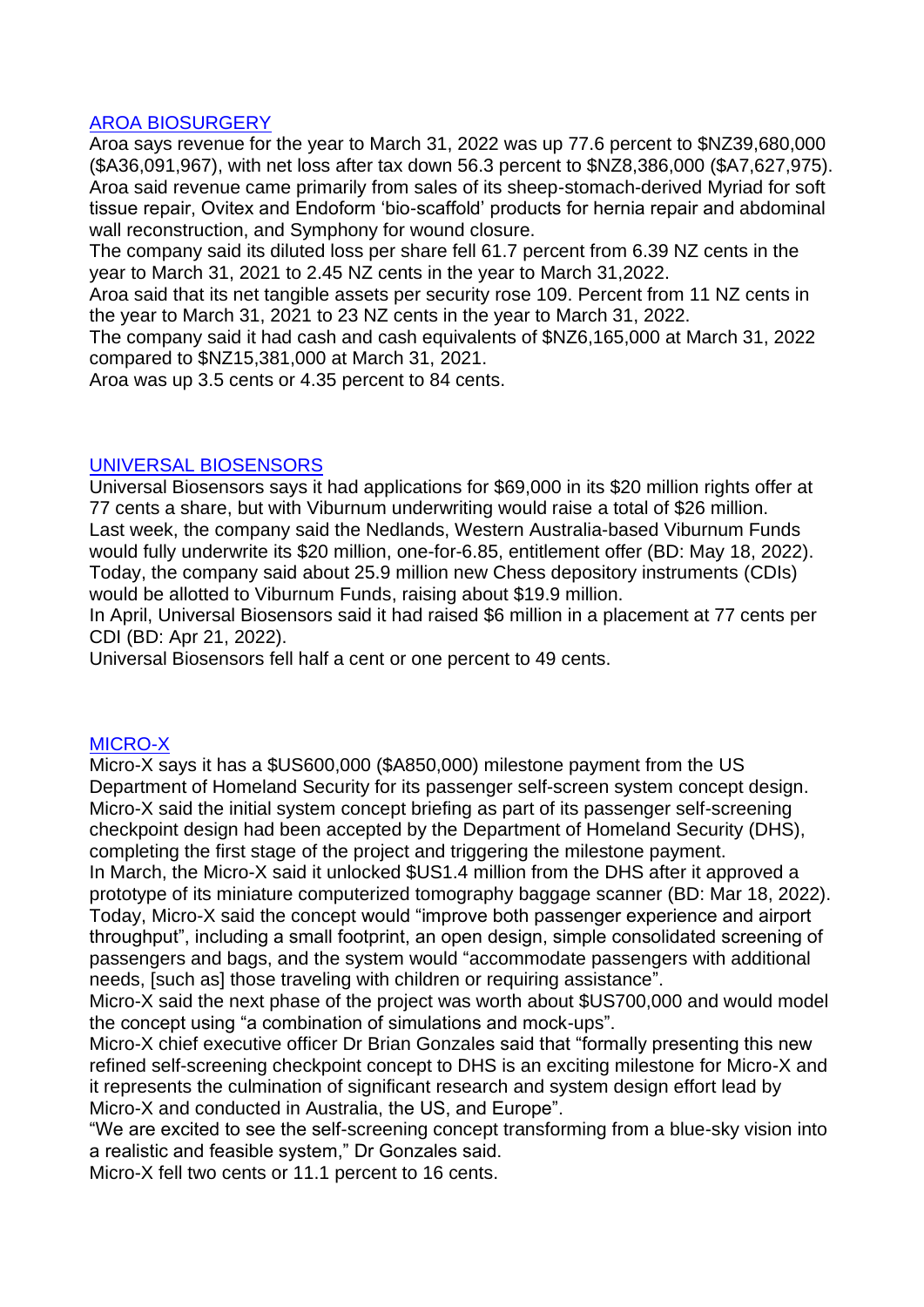#### CYCLOPHARM

Cyclopharm says its Technegas radioactive gas-like lung imaging technology, has "potential" value in the diagnosis and management of long Covid-19.

Cyclopharm said that the 25-patient study, titled 'Ventilation and Perfusion Abnormalities Following Recovery from Non-Critical Covid-19', was published in the Canadian Journal of Respiratory, Critical Care and Sleep Medicine, was presented at the American Thoracic Society conference, with an abstract available at:

[https://www.abstractsonline.com/pp8/#!/10476/presentation/7406.](https://www.abstractsonline.com/pp8/#!/10476/presentation/7406)

The company said the study was conducted by researchers at McMaster University in Hamilton, Ontario and found that Technegas had the potential to be "a valuable tool for clinicians in the management of patients who are being evaluated after Covid-19 as it permits objective evaluation of functional lung impairment that may underly and help explain post-Covid-19 symptoms".

The study abstract concluded that "functional lung imaging revealed ventilation impairment in a subset of individuals recovering from non-critical Covid-19, which was associated with perfusion impairment, parenchymal opacities, and adverse patient-reported outcomes". "Follow-up studies will determine the temporal trajectory and long-term consequences of the functional abnormalities we report," the authors concluded.

In 2020, Cyclopharm said a 240-patient, phase III Technegas trial was halted after 200 patient data met the primary endpoint and last year, said the US Food and Drug Administration had delayed approval (BD: Sep 15, 2020; Jun 28, 2021).

In February, Cyclopharm said it expected to file its complete response for Technegas to the FDA by October 2022 (BD: Feb 3, 2022).

Today, the company said that the study "demonstrated the efficacy of Technegas in assessing impairment to lung function in individuals, with no history of lung disease, fourweeks after recovery from non-critical Covid-19" but concluded that "the temporal trajectories and long-term consequences of the early functional abnormalities we report are unknown and will be explored through follow-up of the same individuals".

Cyclopharm managing-director James McBrayer said that "we believe the outcomes of this long Covid study, utilizing existing installed infrastructure, support the tremendous potential of Cyclopharm's beyond [pulmonary embolism] strategy and the ability of the Technegas technology to offer meaningful benefits to clinicians and patients managing the ongoing impacts of Covid-19 infections".

Cyclopharm was up five cents or 3.85 percent to \$1.35.

#### PHARMAUST

Pharmaust says it will conduct a phase II trial of monepantel for severe-acute-respiratorysyndrome coronavirus-2 (Sars-Cov-2), rather than a phase I study.

In 2020, Pharmaust said the Walter and Eliza Hall Institute had confirmed that monepantel reduced Sars-Cov-2 infectivity in-vitro by "up-to … 95 percent" (BD: Jun 18, 2020).

In February, the company said it had appointed Ergomed Clinical Research to conduct an English trial of monepantel for Covid-19, with the initial endpoints including the recommended dose for a phase II study (BD: Feb 21, 2022).

In March, Pharmaust said it had completed manufacturing of monepantel for its motor neuron disease and Covid-19 clinical trials (BD: Mar 15, 2022).

Today, Pharmaust said it would use the phase I motor neuron disease pharmaco-kinetic data for the Covid-19 study, meaning it could undertake a phase II study, rather than the planned phase I trial, allowing for faster recruitment and saving about \$1.5 million. Pharmaust fell half a cent or 5.6 percent to 8.4 cents.